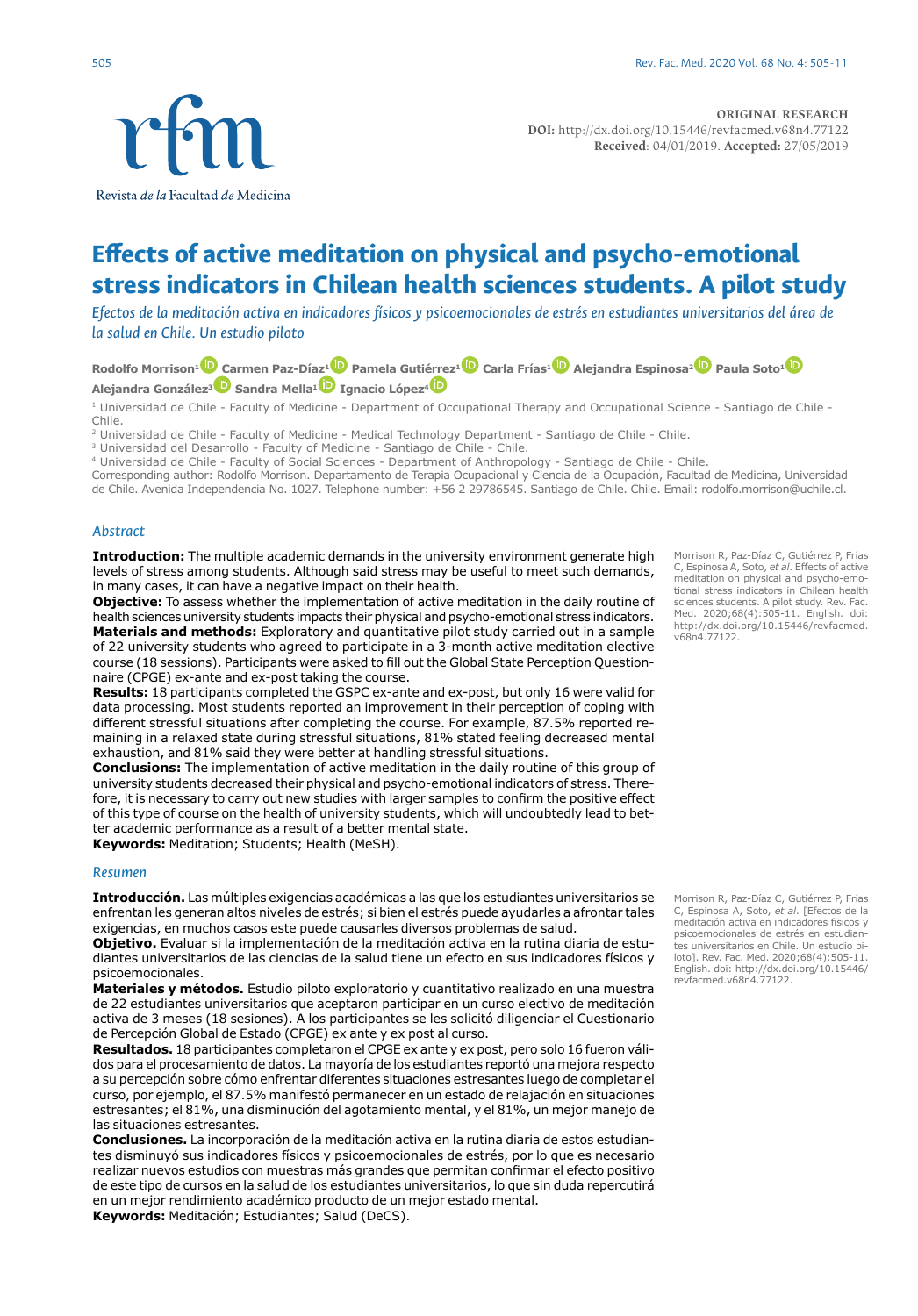#### **Introduction**

Research on the impact of meditation in different populations shows benefits for people's quality of life and establishes that this practice is a useful tool to combat stressful situations.<sup>1</sup>

When university students, particularly in Chile, begin their academic life in higher education institutions, they experience a series of new situations that may generate stress patterns that affect their health.<sup>4</sup> For that reason, incorporating meditation in their daily routine could improve their academic performance and quality of life, because, as mentioned above, there are many proven benefits of this practice.5-6

#### University students, daily routine and stress

Various authors state that adolescence is a transitional period in the development of the personality between childhood and adulthood. Adolescence is a phase of identity construction and delimitation $<sup>7</sup>$  during which,</sup> based on a family and social approach, young people are assigned various roles typical of adulthood  $8$  that can generate uncertainty, a feeling of risk of failure<sup>9</sup> and, in many cases, symptoms associated with stress, depression, and anxiety.10

Stress is associated with multiple challenges set by the environment that affect the skills that each person has to deal with new situations. Therefore, if a person perceives that the challenge weighs more heavily than their abilities, anxiety-related behaviors may appear. $11$ 

In general, healthcare students feel more mental health issues, anxiety, and stress than students in other professions. In this regard, Jerez-Mendoza & Oyarzo-Barría12 state that 98% of the students in the health department of a Chilean university presented symptoms associated with academic stress and that 85% of them were between the third and fifth year of their program. Dyrbye *et al.*13 and Frajerman *et al.*14, through systematic reviews, showed that medical and nursing students have higher levels of anxiety than the general population of the same age, and that this disorder occurs more frequently in women. Finally, Cheung *et al.*15 and Rotenstein *et al.*16 established that factors such as year of study, physical inactivity, family crises, unbalanced diets, financial difficulties and unhealthy lifestyles in nursing and medical students increase their levels of depression and anxiety.

Therefore, when the daily routine changes, it is essential to incorporate habits that foster a social and physical environment where people feel free and confident to explore their new circumstances. This could facilitate the adaptation of young people to university life and reduce stress levels.<sup>11,17</sup>

# Meditation

Meditation allows moving from a condition of attention directed to identifiable stimuli to unfocused attention by discouraging repetitive thoughts or through cognitive restructuring.18 It is also a practice that allows for an introspective and perceptual sensitization process that helps raise awareness about psychological and behavioral processes and habits, which increases interhemispheric synchronization and allows the practitioner to perceive increasingly subtle details by merely "observing" in silence.<sup>19</sup>

The objective of meditation is to be alert and "present" to face different events "without judging them." This reduces undesired interferences in mental processes or bodily automatisms to make the use of the totality of the consciousness easier and to put into practice mental capacities and resources.<sup>18,20</sup>

Meditation is a contemplative technique that is not linked to religious or philosophical practices and can have initial effects similar to relaxation techniques. However, long-term benefits are greater,  $18$  and, consequently, several researchers have addressed this subject, demonstrating its contributions to mental and physical health.

Among the proven benefits of meditation, Desai *et al.*21 report decreased anxiety, increased cognitive performance, beneficial changes at physiological levels and brain structures (increased gray matter), among others. In turn, Britton *et al.*<sup>22</sup> state that it activates the brain amygdala and the prefrontal cortex, favoring the regulation of the physiological response to stress. Likewise, Telles *et al.*23 claim that this practice facilitates information processing in the primary auditory cortex, while Ospina *et al.*24 point that it reduces blood pressure in people with high blood pressure and reduces stress in patients with cardiovascular problems. Moreover, Petter *et al.*25 and Zeidan *et al.*26 state that it reduces pain in general; Zeidan *et al.*<sup>27</sup> report that it reduces chronic back, neck, and head pain caused by chronic tension headaches; and, finally, Najafidoulatabad *et al.*28 state that it increases physical activity capacity and sexual satisfaction.

Meditation has a noticeable impact on mood disorders; for example, the chances of relapse in patients diagnosed with depression drops by half when a meditative practice is performed at least three times a week.29 Moreover, in people who meditate regularly, there is a lower incidence of depression, stress, and anxiety.<sup>31</sup> Furthermore, studies such as Vadiraja *et al.*31 in a group of breast cancer patients treated with yoga sessions show that a covariance analysis revealed a significant decrease in anxiety ( $p<0.001$ ), depression ( $p=0.002$ ), stress perception (p<0.001), salivary cortisol levels at 6:00 am (p=0.009), and significant mean cortisol levels (p=0.03) compared to the non-yoga control group.

Likewise, it has been shown that meditation in children under 18 years of age improves overall health, 32,33 favors the positive resolution of tension, increases stress management $34,35$  and emotion management,  $36$  reduces suicidal ideation, <sup>22</sup> and, in adolescents with attention-deficit/hyperactivity disorder, improves self-regulation and increases attention; $37$  it also helps control chronic pain conditions.38

Therefore, it can be inferred that including meditation in students' daily routine can provide great benefits to deal with stressful conditions.

# Osho active meditation

There are different schools and techniques for meditation. One of them is the Osho active meditation, which is a form of meditation that does not require sitting still,<sup>5</sup> as each session is carried out in stages that integrate physical movements while seeking relaxation and calmness.

This type of meditation, designed by Osho (an Indian guru), lasts an average of one hour and is an alternative to traditional passive techniques since it focuses on the search for a state of well-being through constant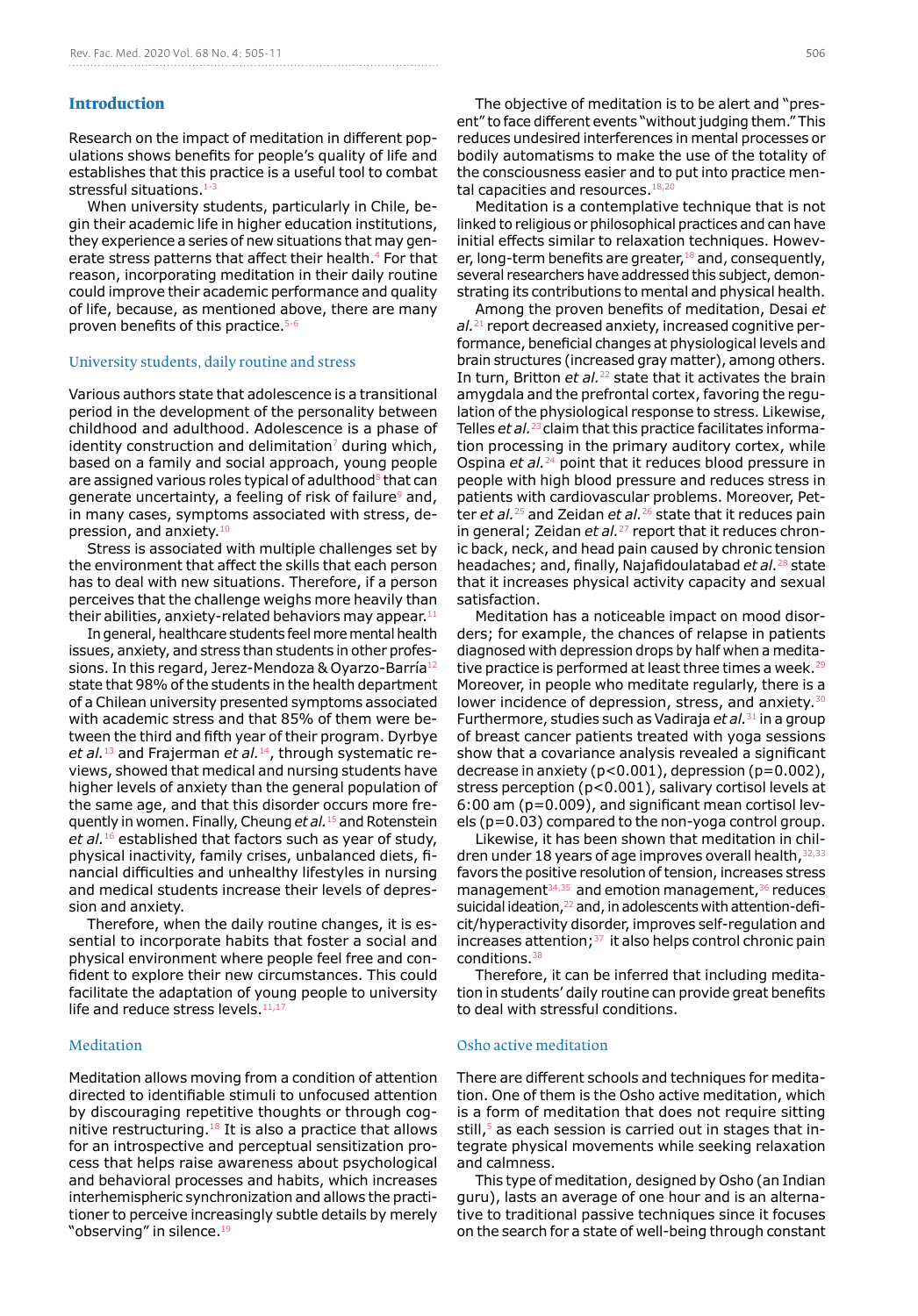movement. Its main purpose is to "calm the mind" in a routine, modern, and Western context.<sup>6</sup> Active meditation requires some physical activity that involves activities ranging from shouting to dancing, integrating movements without intention or coordination to reach a passive status.<sup>39</sup>

Evidence on the effects of active meditation is limited. The literature consulted for the present study only included three investigations that focused on dynamic meditation, a particular type of active meditation. The first article states that this practice reduces blood cortisol levels (identified in plasma) after a cycle of 21 days of meditation.40 The second reports that it improves integration of personality, autonomy, environmental control and mental health in general after a cycle of 21 days of practice.<sup>5</sup> Finally, the third work describes that it reduces several psychopathological variables such as mixed anxiety-depressive disorder, somatic symptoms, aggressive behaviors, and depression after a cycle of 7 days of practice. $41$ 

As mentioned above, there are several types of active meditations (Kundalini, Nataraj, Nadabrahma, Gourishankar, Mandala, Devavani, and Chakra Sounds or Chakra Breathing); however, there is no literature that discusses their benefits, so the present study may be one of the first that describe the effects of a meditation program in general terms.

In this context, the objective of this research was to establish if the incorporation of an active meditation protocol in the daily routine of health sciences university students for a period of three months has an effect on their physical and psycho-emotional indicators.

# **Materials and methods**

An exploratory and quantitative pilot study was conducted in a sample of 22 health students who agreed to participate in a 4.5-month active meditation elective course. It was developed in 18 weekly sessions of one hour and thirty minutes each and was offered during the first term of 2018. The sessions began after giving instructions of each meditation (5 minutes approximately), then continued with the practice (1 hour approximately) and ended with a discussion about the experiences of each participant (20 minutes approximately).

The research sample was not representative of the universe of health school students due to the exploratory nature of the study.

To measure the results of the meditation practice implementation, the students were asked to fill out the Global State Perception Questionnaire (CPGE by its acronym in Spanish) before and after taking the course. This is a 22-item instrument validated in 2006 in Uruguayan adolescents that measures the symptoms experienced by a person who is exposed to psychological stress<sup>42</sup> using a five-level Likert scale (never, barely, sometimes yes/sometimes not, frequently, always). The items evaluated are part of three dimensions: a) physiological aspects, b) emotional aspects and c) cognitive aspects. Moreover, an open-ended question was asked about the personal perception of the usefulness of the course. The answers were transcribed and organized by emerging categories through a content analysis.<sup>43</sup>

Participants' responses were categorized according to the order in which they answered the questions. Thus, for example, "Respondent 1" was the first person to respond.

The data obtained through the CPGE were analyzed in Microsoft Excel. The information was grouped and organized applying basic statistical criteria for the construction of percentages taking into account if the answers reflected a variation between the first and second application.

The course was carried out in two cycles and the following active meditation techniques were applied, in this order, during each session: Kundalini, Nataraj, Nadabrahma, Gourishankar, Mandala, Devavani, Sounds Chakra, and Breathing Chakra. There was also an introductory session in which the course was explained, and a final session in which the intervention was assessed. These techniques were selected due to the lack of scientific evidence about their positive effects. The researchers also decided to work with the whole set of active meditations since the students of previous courses had pointed out diverse benefits of this methodology. Dynamic meditation was not included because it has more evidence and because it requires some specific conditions such as practicing first thing in the morning (7:00 am) and having an isolated space since a lot of noise is produced during its execution.

An instructor, certified by a center affiliated to the Osho International Foundation and with more than 10 years of experience, was in charge of conducting the sessions, which were held in a heated space and with music according to each meditation. Students were required to have a yoga mat and a *zafu* (special meditation cushion) to participate in the meditations.

The study took into account the ethical principles for medical research in humans established by the Declaration of Helsinki,<sup>44</sup> the provisions of the International Ethical Guidelines for Research Involving Human Subjects, 45 and the E6(R1): Guideline for Good Clinical Practice.<sup>46</sup> This study was approved by the Ethics Committee of the Faculty of Medicine of the Universidad de Chile, as stated in Minutes No. 113-2017 of August 22, 2017. Participants signed an informed consent

#### **Results**

Of the 22 students who participated in the course, 17 were women and 18 completed the CPGE ex ante and ex post. However, only 16 questionnaires were valid for data processing because 2 were answered incorrectly. The minimum age of participants was 18 and the maximum was 26 (Table 1); the distribution by program was: 10 occupational therapy students, 4 speech therapy students, 4 medical students, 2 nutrition and dietetics students, 1 obstetrics and childcare student, and 1 nursing student.

**Table 1.** Age distribution of study participants.

| Age | Number of students |  |  |
|-----|--------------------|--|--|
| 18  | 3                  |  |  |
| 19  | 1                  |  |  |
| 20  | 2                  |  |  |
| 21  | 5                  |  |  |
| 22  | 8                  |  |  |
| 23  | 2                  |  |  |
| 26  |                    |  |  |

Source: Own elaboration.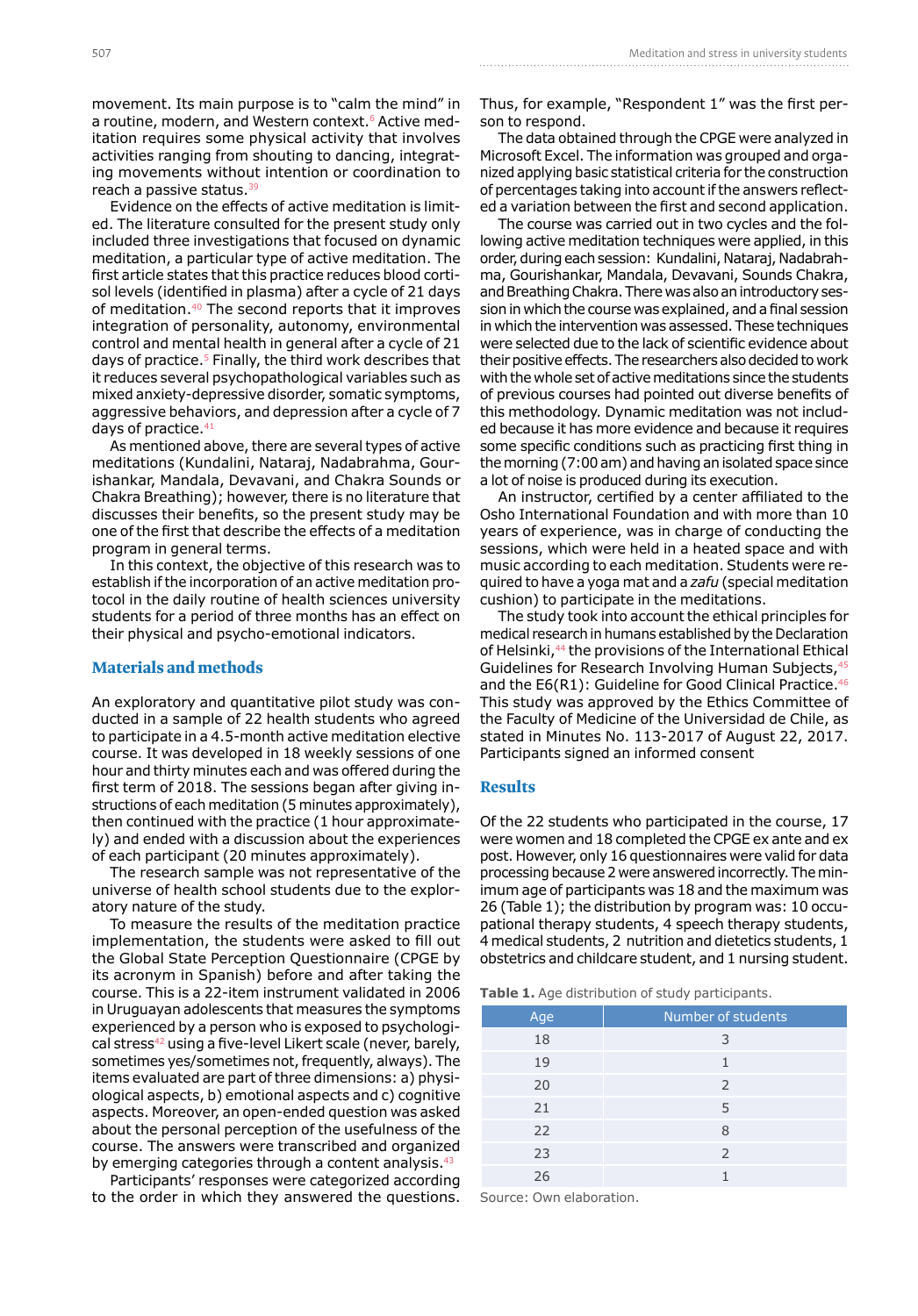Most students reported an improvement in their perception of how to deal with different stressful situations after completing the course: 87.5% reported remaining in a relaxed state when dealing with stressful situations; 81% reported a decrease in mental exhaustion and better management of stressful situations; 69% reported appetite regulation in anxious moments; 62% reported

a feeling of permanent tranquility and improved concentration and sleep; and 56% reported a decrease in the number of excessive worries.

Tables 2, 3 and 4 describe the changes in the physiological, emotional, and cognitive dimensions, respectively, observed after the participants completed the course.

**Table 2.** Results of the intervention in the physiological dimension.

| Physiological aspects assessed                                    | <b>Increased</b> | Remained the<br>same | <b>Decreased</b> |
|-------------------------------------------------------------------|------------------|----------------------|------------------|
| It can be a long time before getting a headache *                 | 18.75%           | 62.5%                | 18.75%           |
| I fall asleep easily *                                            | 50%              | 43.75%               | 6.25%            |
| I eat as usual $*$                                                | 31.25%           | 62.5%                | 6.25%            |
| I feel fit and healthy $*$                                        | 50%              | 50%                  | $0\%$            |
| I have neck and back pain +                                       | 18.75%           | 31.25%               | 50%              |
| When I feel anxious, my appetite decreases or increases $\dagger$ | $0\%$            | 31.25%               | 68.75%           |
| I get headaches +                                                 | 12.5%            | 56.25%               | 31.25%           |
| I have insomnia or difficulty sleeping +                          | $0\%$            | 37.5%                | 62.5%            |

\* Dimensions that improve as the percentage increases.

† Dimensions that improve as the percentage decreases.

Source: Own elaboration.

**Table 3.** Results of the intervention in the emotional dimension.

| <b>Emotional aspects assessed</b>                           | <b>Increased</b> | Remained the<br>same | <b>Decreased</b> |
|-------------------------------------------------------------|------------------|----------------------|------------------|
| I take things in a calm and relaxed manner *                | 81.25%           | 12.5%                | 6.25%            |
| I can relax easily *                                        | 75%              | 25%                  | 0%               |
| I can stay relaxed despite the difficulties *               | 87.5%            | 12.5%                | 0%               |
| I feel calm and clear *                                     | 62.5%            | 37.5%                | $0\%$            |
| I feel that I worry excessively about every single detail + | 6.25%            | 37.5%                | 56.25%           |
| I have bouts of depression +                                | $0\%$            | 62.5%                | 37.5%            |
| I feel very nervous about small things +                    | 6.25%            | 18.75%               | 75%              |
| I feel sad and discouraged +                                | $0\%$            | 56.25%               | 43.75%           |
| I feel mentally exhausted +                                 | 6.25%            | 12.5%                | 81.25%           |
| Even the little things make me very anxious +               | $0\%$            | 50%                  | 50%              |

\* Dimensions that improve as the percentage increases.

† Dimensions that improve as the percentage decreases.

Source: Own elaboration.

**Table 4.** Results of the intervention in the cognitive dimension.

| Cognitive aspects assessed            | Increased | Remained the<br>same | Decreased |
|---------------------------------------|-----------|----------------------|-----------|
| My memory is still normal *           | 25%       | 75%                  | $0\%$     |
| I have trouble concentrating +        | 12.50%    | 25%                  | 62.50%    |
| I find it difficult to stay focused + | 6.25%     | 56.25%               | 37.5%     |
| I forget things easily +              | $0\%$     | 81.25%               | 18.75%    |

\* Dimensions that improve as the percentage increases.

† Dimensions that improve as the percentage decreases.

Source: Own elaboration.

In response to the open-ended question about personal perception, students noted that the course helped them stay calm during stressful events in both academic and everyday life.

In 13 of the 16 participants, a positive effect was observed in the three dimensions assessed, being the most relevant the emotional dimension:

"Knowing myself or learning to listen to myself, because now I recognize when my body or mind needs a break" (Interviewee 5).

Another significant aspect is related to a positive opinion on the state of mind and the perception of well-being since regular meditation during the academic term made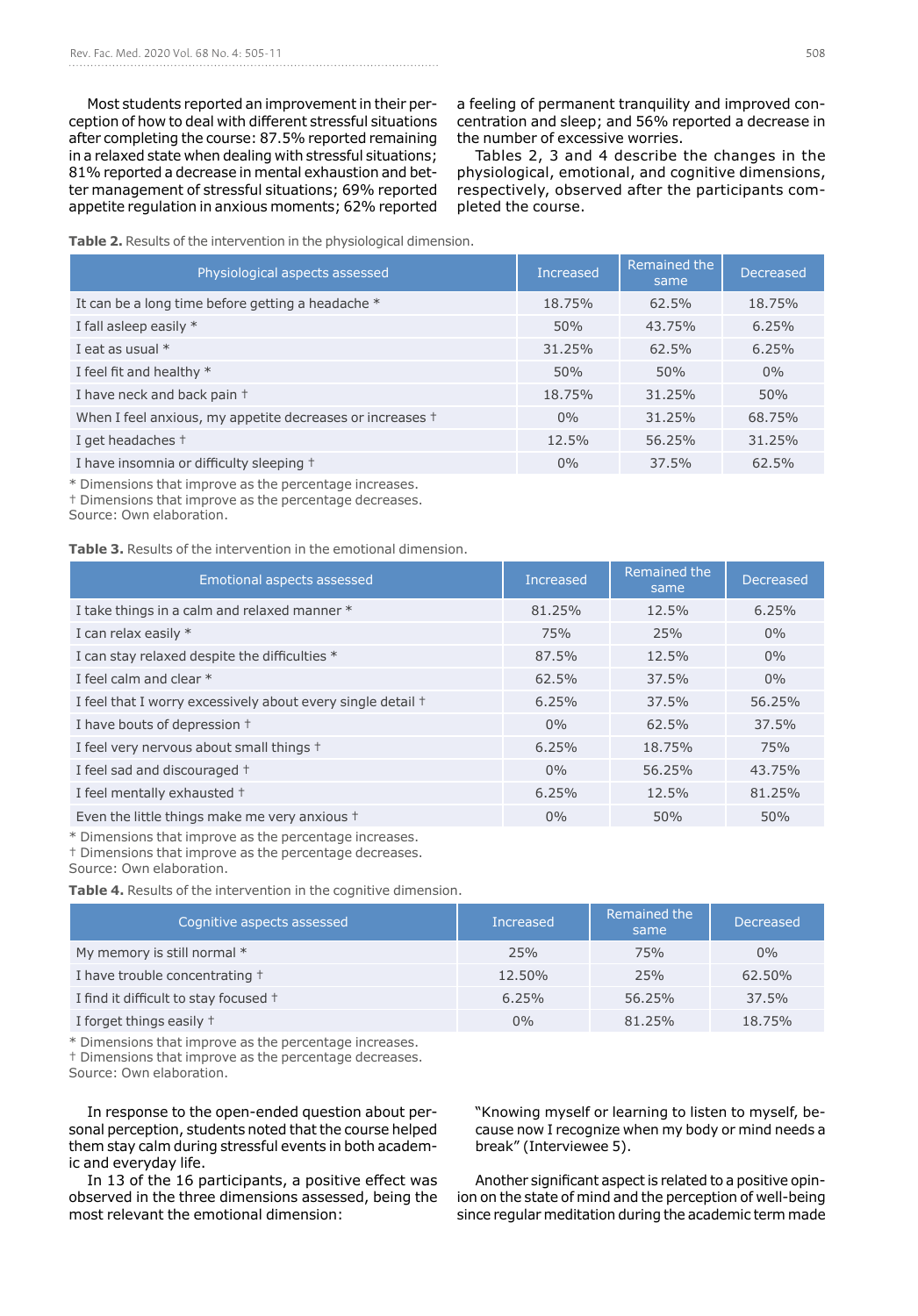the students feel that they had a space in the university to relax, forget their worries, and feel at ease:

"This course helped me to deal with academic stress more easily; it became a break to clear my head and renew my energy for a new week. I face academic challenges better, with more tranquility and without so much despair" (Interview 13).

"It helped me a lot to relax and disconnect a little bit from all the stress that comes with the academic life. I was able to stop thinking in my studies and clear my head. It made me feel really good" (Interviewee 16).

Similarly, students reported a better mental disposition to face life:

"I think that the general training course (CFG by its acronym in Spanish or active meditation elective course) has allowed me to know myself and learn about relaxation and meditation techniques. This has been helpful to reduce my (sic) anxiety and stress levels generated by the studies. In addition, doing it on Mondays allowed me to be more active during the week" (Interview 1).

## **Discussion**

Meditation has significant benefits to those who practice it,<sup>20,22,24,29</sup> especially to university students during their professional training.34-37

The incorporation of active meditation into the daily routine of the students evaluated improved their conditions of well-being. This agrees with the literature in specific aspects such as the improvement of relaxation states and tranquility in general $47,48$  and when dealing with stressful situations.<sup>49,50</sup> Furthermore, it increased the sensation of fitness and health; $51-53$  helped to regulate appetite;<sup>54</sup> facilitated relaxation;<sup>49</sup> reduced sleeping difficulties,  $55-57$  and helped to face stressful situations in a more relaxed manner. 51,52

Previous studies have already reported outstanding results regarding meditation in the school context,22,34 so it would be interesting to incorporate meditation into professional training and the daily routine of students as a measure to promote good mental health and well-being, as was the case of the present study and other research works.<sup>58,59</sup> Likewise, since higher stress levels are observed at the end of each academic term, <sup>58</sup> the perception of students who did not practice meditation should be compared with the perception of those who did practice it in the same period, as this could show relevant results that would confirm the benefit of this practice.

# **Conclusions**

The implementation of active meditation in the daily routine of this group of university students reduced their physical and psycho-emotional indicators of stress. Therefore, it is necessary to carry out new studies with larger samples to confirm the positive effect of this type of course on the health of university students, which will undoubtedly lead to better academic performance as a result of a better mental state.

# **Conflicts of interest**

None stated by the authors.

#### **Funding**

This research was funded by the Second Health Research Project Competition of the Faculty of Medicine Research Directorate at Universidad de Chile. 2017.

# **Acknowledgments**

None stated by the authors.

#### **References**

- 1. Chin B, Slutsky J, Raye J, Creswell JD. Mindfulness Training Reduces Stress At Work: A Randomized Controlled Trial. Mindfulness (N Y). 2019;10(4):627-38. [http://doi.org/gg3c7n.](http://doi.org/gg3c7n)
- 2. de Vibe M, Solhaug I, Tyssen R, Friborg O, Rosenvinge JH, Sorlie T, *et al.* Does Personality Moderate the Effects of Mindfulness Training for Medical and Psychology Students? Mindfulness (N Y). 2015;6(2):281-9.<http://doi.org/f6582m>.
- 3. Recabarren RE, Gaillard C, Guillod M, Martin-Soelch C. Short-Term Effects of a Multidimensional Stress Prevention Program on Quality of Life, Well-Being and Psychological Resources. A Randomized Controlled Trial. Front Psychol. 2019;10:88. <http://doi.org/d6mg>.
- 4. Bedoya-Lau FN, Matos LJ, Zelaya EC. Niveles de estrés académico, manifestaciones psicosomáticas y estrategias de afrontamiento en alumnos de la facultad de medicina de una universidad privada de Lima en el año 2012. Rev Neuropsiquiatr. 2014;77(4):262-70. [https://doi.org/d97x.](https://doi.org/d97x)
- 5. Iqbal N, Singh A, Aleem S. Effect of Dynamic Meditation on Mental Health. J relig health. 2016;55(1):241-54. <http://doi.org/d6jv>.
- 6. Osho. Autobiografía de un Místico espiritualmente incorrecto. Bogotá D.C.: Planeta; 2001.
- 7. Alarcón P, Vinet E, Salvo S. Estilos de personalidad y desadaptación social durante la adolescencia. Psykhe. 2005;14(1):3-16. <http://doi.org/dpzf97>.
- 8. Duarte-Quapper C. Sociedades adultocéntricas: sobre sus orígenes y reproducción. Última década. 2012;20(36):99- 125.<http://doi.org/ck9k>.
- 9. Corica A. Las expectativas sobre el futuro educativo y laboral de jóvenes de la escuela secundaria: entre lo posible y lo deseable. Ultima década. 2012;20(36):71-95.<http://doi.org/gg2s5k>.
- 10. Jara D, Velarde H, Gordillo G, Guerra G, León I, Arroyo C, *et al.* Factores influyentes en el rendimiento académico de estudiantes del primer año de medicina. An Fac Med. 2008;69(3):193-7.
- 11. Csikszentmihalyi M, Rathunde K. The measurement of flow in everyday life: toward a theory of emergent motivation. Nebr Symp Motiv. 1993;40:57-97.
- 12. Jerez-Mendoza M, Oyarzo-Barría C. Estrés académico en estudiantes del Departamento de Salud de la Universidad de Los Lagos Osorno. Rev. chil. neuro-psiquiatr. 2015;53(3):149- 57. [http://doi.org/d6h5.](http://doi.org/d6h5)
- 13. Dyrbye LN, Thomas MR, Shanafelt TD. Systematic review of depression, anxiety, and other indicators of psychological distress among U.S. and Canadian medical students. Acad Med. 2006;81(4):354-73.<http://doi.org/fq39xg>.
- 14. Frajerman A, Morvan Y, Krebs MO, Gorwood P, Chaumette B. Burnout in medical students before residency: A systematic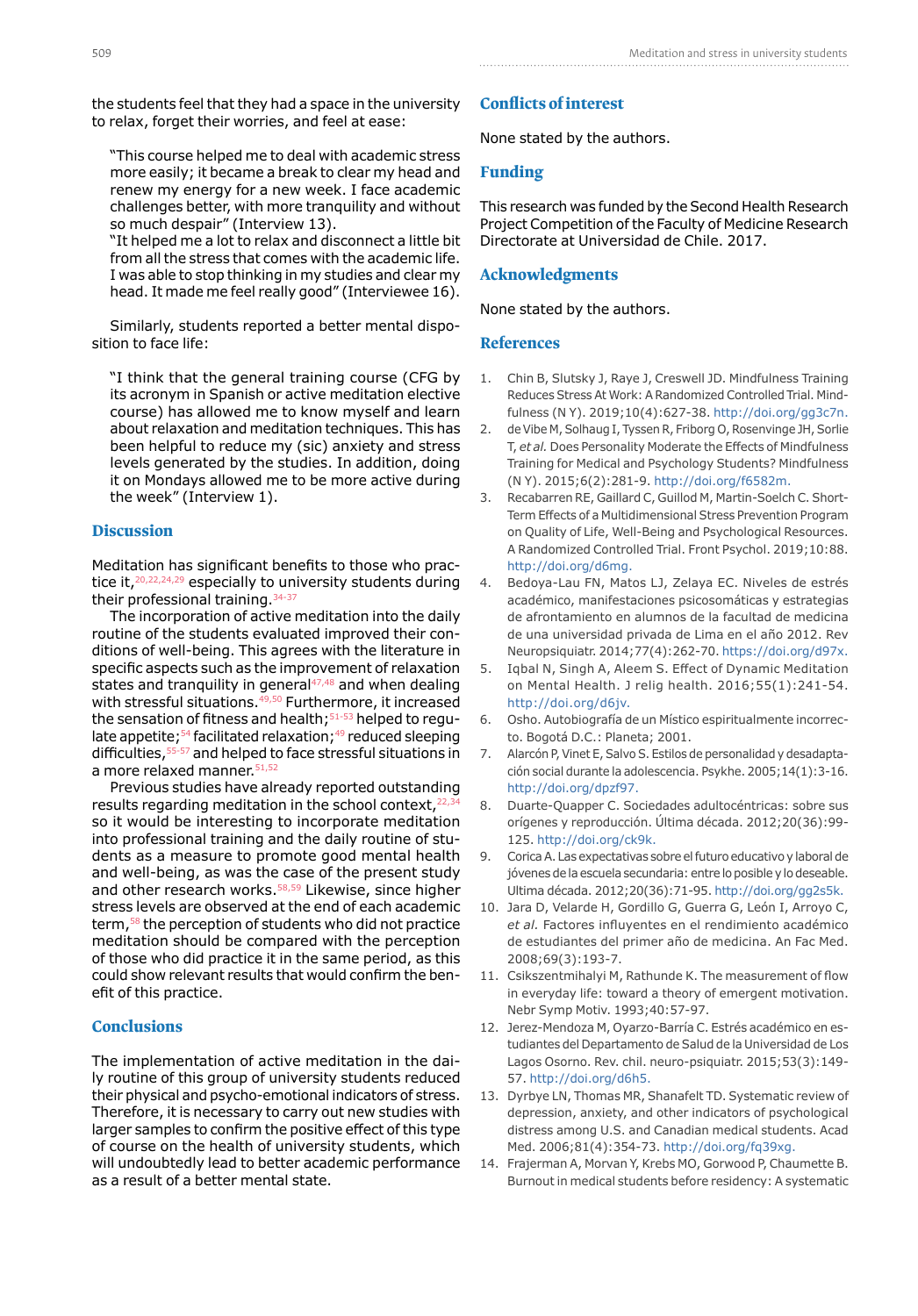review and meta-analysis. Eur Psychiatry. 2019;55:36-42. <http://doi.org/ggwhf3>.

- 15. Cheung T, Wong SY, Wong KY, Law LY, Ng K, Tong MT, *et al.* Depression, Anxiety and Symptoms of Stress among Baccalaureate Nursing Students in Hong Kong: A Cross-Sectional Study. Int J Environ Res Public Health. 2016;13(8):779. <http://doi.org/f82zg7>.
- 16. Rotenstein LS, Ramos MA, Torre M, Segal JB, Peluso MJ, Guille C, *et al.* Prevalence of Depression, Depressive Symptoms, and Suicidal Ideation Among Medical Students: A Systematic Review and Meta-Analysis. JAMA. 2016;316(21):2214-36. [http://doi.org/gdsnfm.](http://doi.org/gdsnfm)
- 17. Kielhofner G. Model of human occupation: Theory and application. 4th ed. Philadelphia: Lippincott Williams & Wilkins; 2008.
- 18. Campagne DM. Teoría y fisiología de la meditación. Cuad Med Psicosom Psiquiatr Enlace. 2004;(69-70):15-30.
- 19. Justo CF. Efectos de un programa de meditación sobre los niveles de creatividad verbal de un grupo de alumnos/as de Bachillerato. Suma Psicológica. 2009;16(2):113-20.
- 20. Sánches-Gutiérrez G. Meditación, mindfulness y sus efectos biopsicosociales. Revisión de literatura. Revista Electrónico de Psicología Iztacala. 2011;14(2):223-54.
- 21. Desai R, Tailor A, Bhatt T. Effects of yoga on brain waves and structural activation: A review. Complement Ther Clin Pract. 2015;21(2):112-8. [http://doi.org/ggdkpg.](http://doi.org/ggdkpg)
- 22. Britton WB, Lepp NE, Niles HF, Rocha T, Fisher NE, Gold JS. A randomized controlled pilot trial of classroom-based mindfulness meditation compared to an active control condition in sixth-grade children. J Sch Psychol. 2014;52(3):263-78. <http://doi.org/gdtkzv>.
- 23. Telles S, Deepeshwar S, Naveen KV, Pailoor S. Long latency auditory evoked potentials during meditation. Clin EEG Neurosci. 2015;46(4):299-309. [http://doi.org/f7tg7t.](http://doi.org/f7tg7t)
- 24. Ospina MB, Bond K, Karkhaneh M, Tjosvold L, VanderMeer B, Liang Y, *et al.* Meditation practices for health state of the research. Evid Rep Technol Assess (Full Rep). 2007(155):1-263.
- 25. Petter M, McGrath PJ, Chambers CT, Dick BD. The effects of mindful attention and state mindfulness on acute experimental pain among adolescents. J Pediatr Psychol. 2014;39(5):521- 31.<http://doi.org/f5574s>.
- 26. Zeidan F, Emerson NM, Farris SR, Ray JN, Jung Y, McHaffie JG, *et al.* Mindfulness Meditation-Based Pain Relief Employs Different Neural Mechanisms Than Placebo and Sham Mindfulness Meditation-Induced Analgesia. J Neurosci. 2015;35(46):15307- 25. [http://doi.org/f73gh5.](http://doi.org/f73gh5)
- 27. Blödt S, Pach D, Roll S, Witt CM. Effectiveness of app-based relaxation for patients with chronic low back pain (Relaxback) and chronic neck pain (Relaxneck): study protocol for two randomized pragmatic trials. Trials. 2014;15:490. <http://doi.org/f6tngn>.
- 28. Najafidoulatabad S, Mohebbi Z, Nooryan K. Yoga effects on physical activity and sexual satisfaction among the Iranian women with multiple sclerosis: a randomized controlled trial. Afr J Tradit Complement Altern Med. 2014;11(5):78- 82.<http://doi.org/f6pxw9>.
- 29. Crane C, Crane RS, Eames C, Fennell MJ, Silverton S, Williams JMG, *et al.* The effects of amount of home meditation practice in Mindfulness Based Cognitive Therapy on hazard of relapse to depression in the Staying Well after Depression Trial. Behav Res Ther. 2014;63:17-24. [http://doi.org/gb5fd4.](http://doi.org/gb5fd4)
- 30. Tran US, Cebolla A, Gluck TM, Soler J, Garcia-Campayo J, von Moy T. The serenity of the meditating mind: a cross-cultural psychometric study on a two-factor higher order structure of mindfulness, its effects, and mechanisms related to mental health among experienced meditators. PLoS One. 2014;9(10):e110192. [http://doi.org/d6jt.](http://doi.org/d6jt)
- 31. Vadiraja HS, Raghavendra RM, Nagarathna R, Nagendra HR, Rekha M, Vanitha N, *et al.* Effects of a yoga program on cortisol rhythm and mood states in early breast cancer patients undergoing adjuvant radiotherapy: a randomized controlled trial. Integr Cancer Ther. 2009;8(1):37-46. [http://doi.org/b7t7zg.](http://doi.org/b7t7zg)
- 32. Simkin DR, Black NB. Meditation and mindfulness in clinical practice. Child Adolesc Psychiatr Clin N Am. 2014;23(3):487- 534. [http://doi.org/f3h79t.](http://doi.org/f3h79t)
- 33. Ndetan H, Evans MW, Williams RD, Woolsey C, Swartz JH. Use of movement therapies and relaxation techniques and management of health conditions among children. Altern Ther Health Med. 2014;20(4):44-50.
- 34. Bostic JQ, Nevarez MD, Potter MP, Prince JB, Benningfield MM, Aguirre BA. Being present at school: implementing mindfulness in schools. Child Adolesc Psychiatr Clin N Am. 2015;24(2):245-59. [http://doi.org/f3h8bw.](http://doi.org/f3h8bw)
- 35. Greeson JM, Juberg MK, Maytan M, James K, Rogers H. A randomized controlled trial of Koru: a mindfulness program for college students and other emerging adults. J Am Coll Health. 2014;62(4):222-33.<http://doi.org/gg57z6>.
- 36. Colasante T, Zuffiano A, Bae NY, Malti T. Inhibitory control and moral emotions: relations to reparation in early and middle childhood. J Genet Psychol. 2014;175(5-6):511-27. <http://doi.org/gg4nrv>.
- 37. Schmiedeler S. [Mindfulness-based intervention in attention-deficit-/hyperactivity disorder (ADHD)]. Z Kinder Jugendpsychiatr Psychother. 2015;43(2):123-31.<http://doi.org/d6mj>.
- 38. Jastrowski-Mano KE, Salamon KS, Hainsworth KR, Anderson-Khan KJ, Ladwig RJ, Davies WH, *et al.* A randomized, controlled pilot study of mindfulness-based stress reduction for pediatric chronic pain. Altern Ther Health Med. 2013;19(6):8-14.
- 39. Hermosilla-Canessa A. Práctica espiritual en el Osho International Meditation Resort: ¿Crecimiento o Hedonismo Espiritual? [dissertation]. Barcelona: Universidad de Barcelona; 2014.
- 40. Bansai A, Mittal A, Seth V. Osho dynamic meditation's effect on serum cortisol level. J Clin Diagn Res. 2016;10(11):CC05- 8. [http://doi.org/f9k7pv.](http://doi.org/f9k7pv)
- 41. Vyas A. Effects of seven-day Osho dynamic study: A pilot study. In: Fanti KA, editor. Psychological Science: Research, Theory and Future Directions. Athens: Atiner; 2007. p. 205-20.
- 42. Oros-de Sapia LB, Neifert I. Construcción y validación de una Escala para evaluar Indicadores Físicos y Psicoemocionales de Estrés. Revista Evaluar. 2006;6(1):1-14.
- 43. Piñuel-Raigada JL. Epistemología, metodología y técnicas del análisis de contenido. Estudios de Sociolingüística. 2002;3(1):1-42.
- 44. World Medical Association (WMA). WMA Declaration of Helsinki – Ethical principles for medical research involving human subjects. Fortaleza: 64<sup>th</sup> WMA General Assembly; 2013.
- 45. Organización Panamericana de la Salud, Consejo de Organizaciones Internacionales de las Ciencias Médica (CIOMS). Pautas éticas internacionales para la investigación relacionada con la salud con seres humanos. 4<sup>th</sup> ed. Ginebra: CIOMS; 2016.
- 46. ICH Expert Working Group. Guideline for good clinical practice E6(R1). ICH Expert Working Group; 1996.
- 47. Nascimento MVN, Oliveira IF. As práticas integrativas e complementares grupais e sua inserção nos serviços de saúde da atenção básica. Estud. Psicol. (Natal). 2016;21(3):272- 81. [http://doi.org/d6mk.](http://doi.org/d6mk)
- 48. Fennell AB, Benau EM, Atchley RA. A single session of meditation reduces of physiological indices of anger in both experienced and novice meditators. Conscious Cogn. 2016;40:54-66. [http://doi.org/f79x4t.](http://doi.org/f79x4t)
- 49. Jensen CG, Lansner J, Petersen A, Vangkilde SA, Ringkobing SP, Frokjaer VG, *et al.* Open and Calm--a randomized controlled